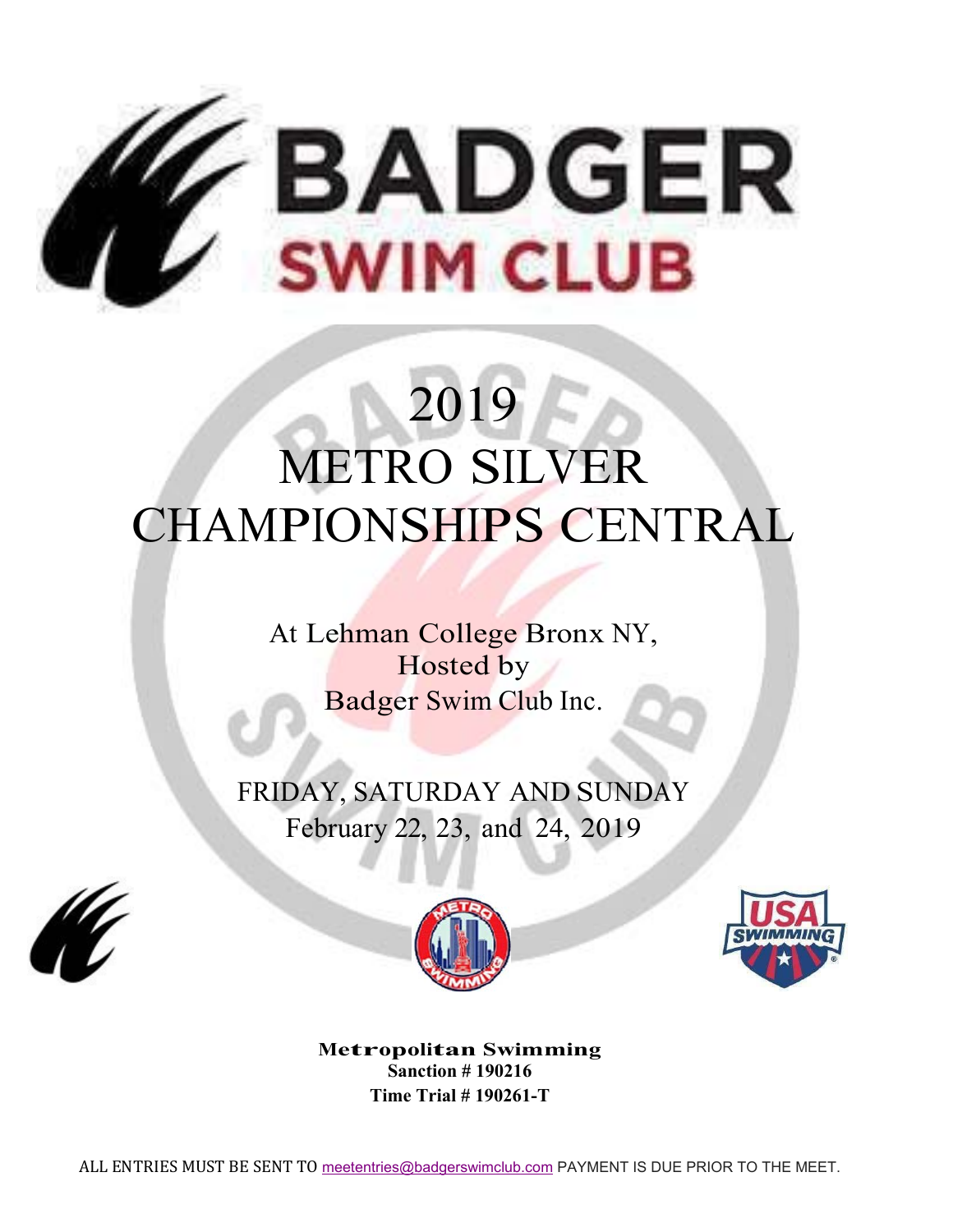## 2019 METROPOLITAN SWIMMING SILVER CHAMPIONSHIPS CENTRAL Hosted by Badger Swim Club

Friday, Saturday and Sunday February 22, 23 and 24, 2018

METRO CENTRAL TEAMS: **Apex Swim Club, Asphalt G reen, Brooklyn Otters,** 

Badger Swim Club, Brooklyn Stingrays, CAS Stingrays, Central Queens YMYWHA, Cross Island Y Barracudas, Flushing YMCA, Freedom Aquatics, Gateway Swimmers, **Hydroquatics, Hurricane Swimming , Harbor Seals/Bay Ridge, JCC T hunderbirds, Kips**  Bay Mako's, LaGuardia Aquatic Club, Long Island Express (Silvers Only), Lion Swim Academy, Manhattan Makos, McBurney Manta Rays, MatchPoint, NYC Nile Crocodile **Aquatic Club, Nu Finmen, New York City Aquatic Club, New York C ity Parks, Queens Aquatic Club, Riverbank Redtails , Roosevelt Island, Marlins Sho refront Y (Brooklyn Seals), Southern Westchester Aquatic Group, Trident Swim Club, Trident Aquatic Club, Westchester Wolverines, Watersign Aquatics, 92nd Street F lying Dolphins**

| SANCTION:        | Held under the sanction of USA Swimming/Metropolitan Swimming, Inc.,<br>Sanction #190216 Time Trial #190261-T                                                                                                                                                                                                                            |
|------------------|------------------------------------------------------------------------------------------------------------------------------------------------------------------------------------------------------------------------------------------------------------------------------------------------------------------------------------------|
| LOCATION:        | Lehman College, 250 Bedford Park Blvd. New York NY 10468                                                                                                                                                                                                                                                                                 |
| <b>FACILITY:</b> | Lehman College is an 8 lane 50 meter pool with a bulkhead. The meet will be run in the deep-end of the<br>pool (25 Yards) and the shallow end will be used for continuous warm up and warm downs. Dak-Tronic<br>electronic timing system and an 8-line scoreboard. The pool has been certified in accordance with Article<br>104.2.2C(4) |

SESSIONS: Session 1: Friday PM: 4:30 PM Warm Up – 5:15 PM Start Session 2: Saturday AM: 7:00 AM Warm Up – 8:00 AM Start Session 3: Saturday PM: 1:00 PM Warm-Up – 2:00 PM Start Session 4: Sunday AM: 7:00 AM Warm Up – 8:00 AM Start Session 5: Sunday PM: 1:00 PM Warm-Up – 2:00 PM Start

> \*WARM UP AND START TIMES FOR SESSIONS 3 & 5 MAY BE ADJUSTED AFTER THE MEET ENTRY DEADLINE. ALL TEAMS WILL BE NOTIFIED IF THEY CHANGE.

- FORMAT: This is a timed final meet. This meet will be deck seeded with coaches checking in/scratching all swimmers.
- TIME TRIALS: Time Trials will ONLY be run *if time allows* it is at the discretion of the Meet Referee and Meet Director, and will be announced approx. 30 mins into the session. *IF* Time Trials are run, they will be limited to 30 mins of swimming after each session. There will be no more than two (2) time trials per swimmer over the 5 session meet and will count towards the 5 events per day/per swimmer. The cost for time trials is \$10.00 per Time Trial and must be paid in cash at the desk. Events offered for Time Trial each day are also at the discretion of the Meet Director and Meet Referee.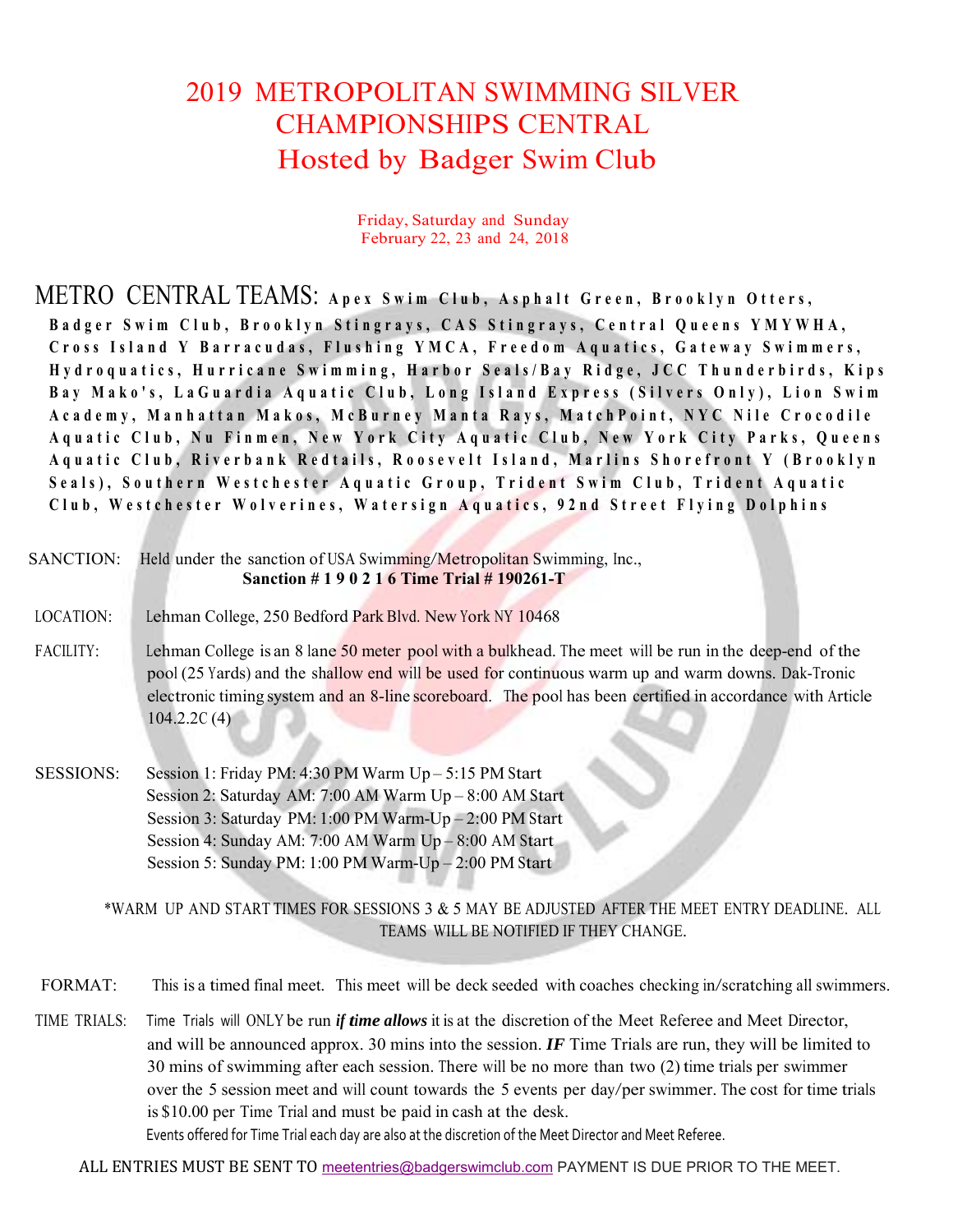- PROTESTS: All competition-related protests, including protests concerning eligibility and representation, must be made to the Referee and submitted in writing within 30 minutes after the race in which the alleged infraction occurred. Protests will be handled at the time they are presented to the Meet Director, by the Meet Committee.
- ELIGIBILITY: Open to all USA Swimming/Metropolitan Swimming Inc. registered swimmers. All swimmers participating in this meet must be registered by the first day of the meet. Age on February 22, 2019 will determine age for the entire meet.
- ADDITIONAL ELIGIBILITY: Swimmers must have a qualifying Silvers time for their event. Swimmers with a JOs qualifying time for their age, in that event, are not eligible to swim that event.

 As voted on at the BOD of February 28, 2013: If a swimmer ages-up to a new age group between the first day of Silvers (February 22, 2019) and the first day of JO's (March 8, 2019), and that swimmer has a JO qualifying time in the age group they are during Silvers (making that swimmer ineligible to swim at Silvers), but that swimmer does not have a JO qualifying time in that same event in the new age group by the meet extension deadline of JO's, that swimmer would be able to swim that event as exhibition/non award at Silvers – example: Jane Doe is 10-year-old as of February 22 on the first day of Silvers; her time in the 50 free is 31.00 (which is a JO time in the 50 free) so she can't swim that event at Silvers. Now her 31.00 in the 50 free is too slow for JO's in the 11-12 age group. So now under this proposal, Jane would be allowed to swim the 50 free at Silvers in the 11-12 age group as Exhibition only. Entries for that swimmer should be clicked as X (exhibition) in Team Manager. In addition, the name of the swimmers involved in this new rule, should be clearly added in the text of the Silvers Entries.

#### DISABILITY SWIMMERS:

Swimmers with disabilities are encouraged to attend. Contact the meet director if you need special consideration. The athlete (or the athlete's coach) is also responsible for notifying the meet referee of any disability prior to the competition.

ENTRIES: A hard copy of the entries with "proof of times" must be emailed or (mailed) at the time entries are sent. (Just check the box "include proof of times in Team Manager Entry report. All swimmers must be members of USA Swimming to enter and compete in this meet. There will be 10 and Under, 11-12, 13-14 and 15-18 Events. Swimmers may compete up to 5 individual events per day. Entry times must have been achieved between January 1, 2018 and the entry deadline, February 14, 2019. A SWIMS Times Recon will be done at least one week prior to the meet. Times must have been achieved within the qualifying time period and must be in the SWIMS database. Entry times not found in SWIMS will be scratched. Times cannot be converted times; NT's will not be accepted.

Age for this meet is February 22, 2019

U.S. Mail Entries/Payment to: Badger Swim Club Inc. 119 Rockland Rd. Larchmont, NY 10538 Email Entries/Confirm Entry Receipt meetentries@badgerswimclub.com Sign Express Mail Waiver allowing delivery without signature

DEADLINE: 1: This is a Metro Championship Meet (Metro Central Teams Only) 2: The final entry deadline for this meet is February 18, 2019 No updates of times.

> An email confirming receipt of entries will be sent if you provide an email contact. Please contact Meet Director if you do not receive such a report within 2 days of your original email.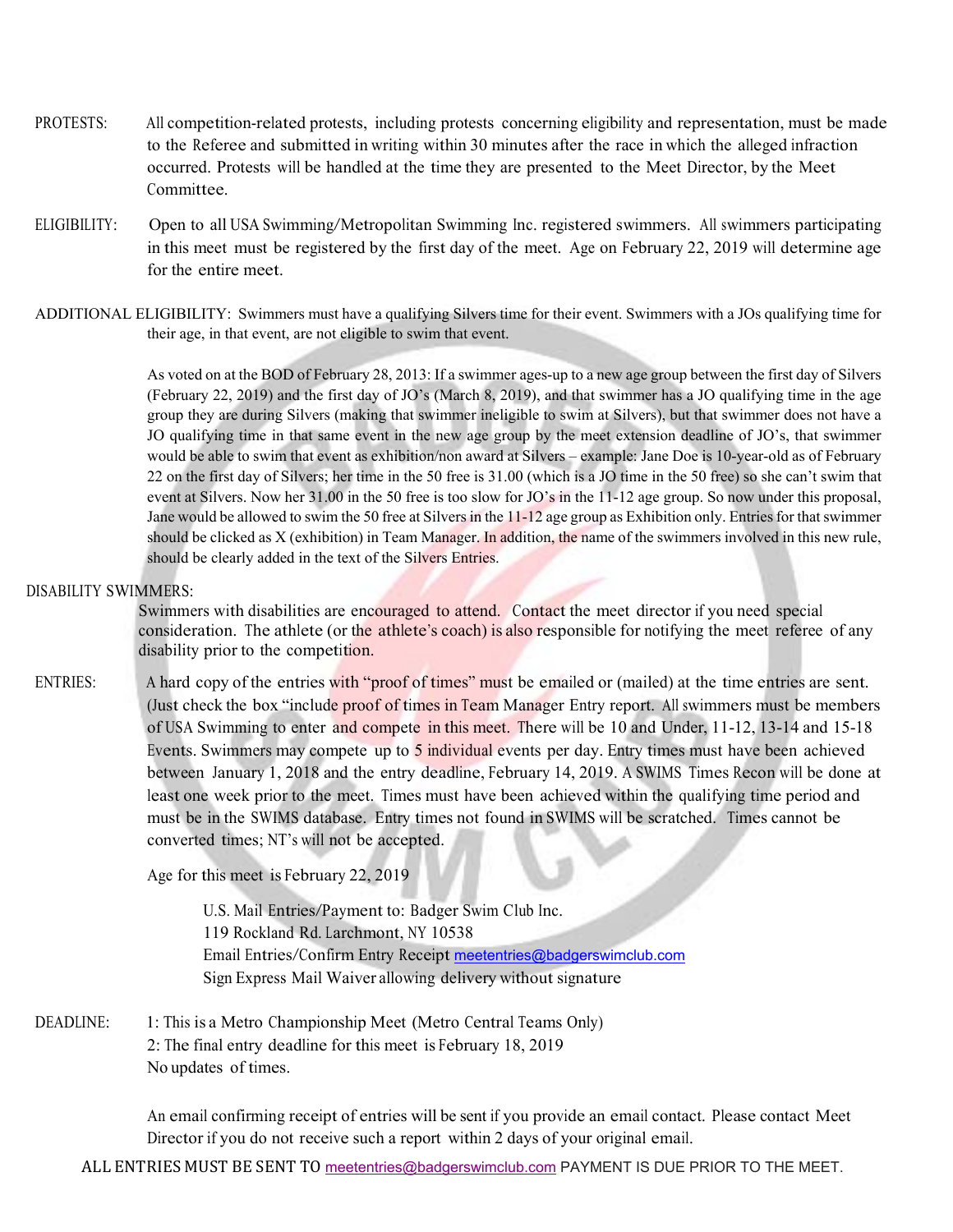ENTRY FEE: An entry fee of \$5.00 per individual event and \$1.00 per swimmer Metropolitan Swimming Surcharge Make check payable to: Badger Swim Club Inc. Payment must be received by February 22, 2019 for email entries. **Payment must be included with all mail entries. Failure to pay entry fees by this deadline will result in teams being barred from the meet.**

Corrections: The psych sheets will be Emailed to all teams via the email address from which the entries were sent. Clubs will be given until 9:00 pm on, February 20, 2019 to email corrections to meetentries@badgerswimclub.com No exceptions will be made to this deadline.

### **NO CHANGES TO THE MEET WILL OCCUR PAST THIS DEADLINE**

No improvements in seed times will be accepted.

WARM-UP: Warm-ups will be run under Metro Swimming Warm-up and Safety Guidelines.

Warm-up lanes and times will be assigned to each team. Following the general warm-ups, the competition pool will be open to all teams for a 15-minute dive and pace session: lanes 3-6 will be open for one-way sprints; lanes  $2 \& 7$  will be remaining as general warm up and lanes 1  $\& 8$  will be designated for pace. The Shallow end of the pool will remain open for general warm-up. No diving will be permitted except in designated sprint lanes. All swimmers must be supervised by a coach.

SCRATCHES: Coaches will be given scratch sheets upon check-in for each session. All scratches are due no later than 30 minutes prior to the start of the warmup. Coaches are asked to indicate clearly individual events scratches and which swimmers will not be participating in the session. Metro Scratch rules will be followed. Please consult your guidelines.

> **Coaches must make sure that their swimmers understand that once they are scratched, they will NOT be re-entered in the session. Coaches should inform their swimmers to leave plenty of time for traffic etc.**

**The coach of a swimmer that was seeded in an event, and is a No-Show (NS) in the event, must positively check the swimmer for the next days' events in order for that swimmer to be eligible to compete in the rest of the meet.** 

**Athletes who miss a race in which they were seeded and did not properly deck scratch will be barred from their next individual event of the day. If they miss their last event of the day they will be barred from their first event of the next day. A swimmer who misses a final will be barred from the rest of the meet.** 

**Failure to scratch a swimmer entered in more than five events in a day will result in that swimmer having to swim the first five events for which he/she is entered. No exceptions.**

COACHES: In accordance with Metropolitan Swimming Inc. Policy, only those coaches who display current, valid USA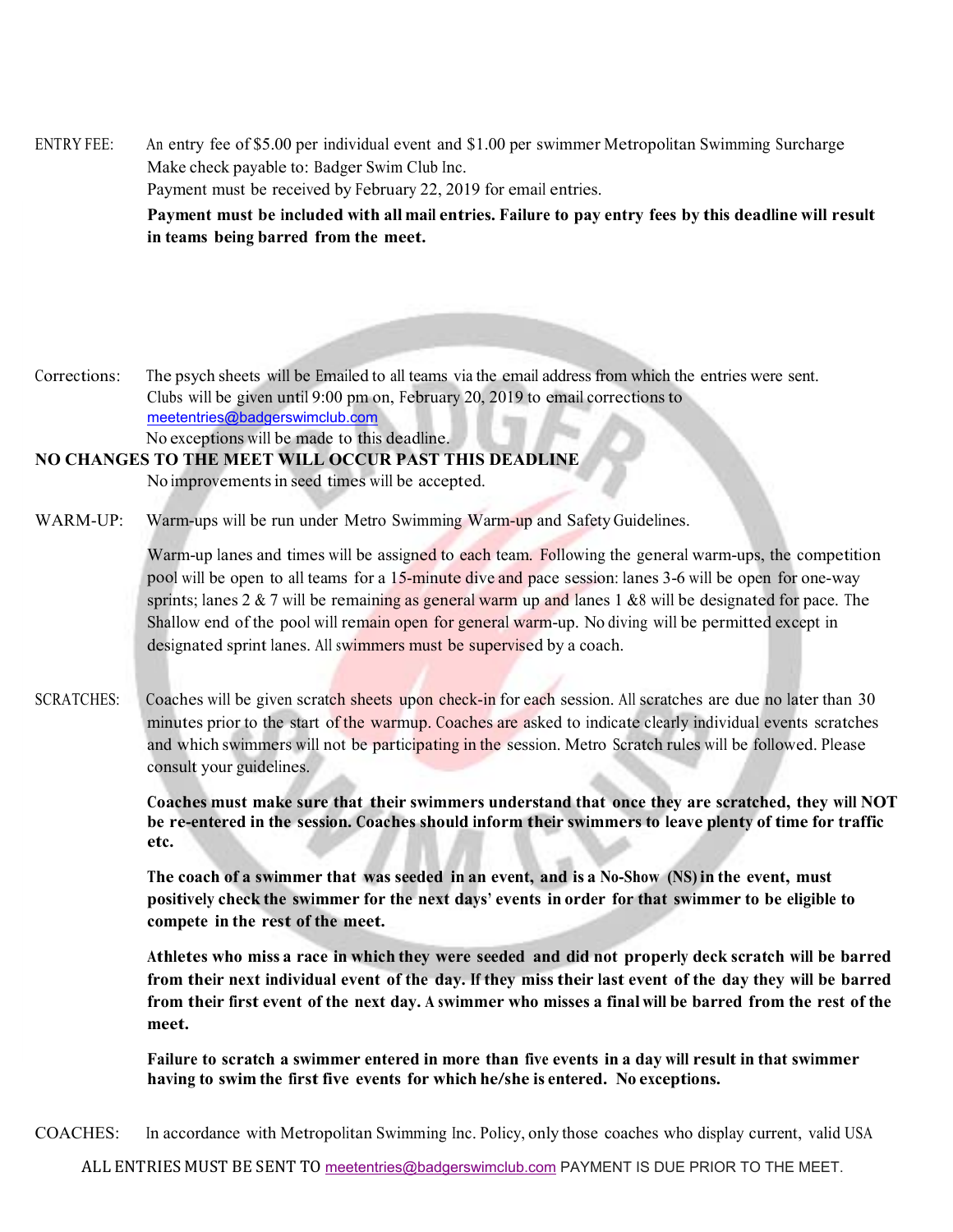Swimming credentials will be permitted to act in a coaching capacity at this meet. Coaches who do not possess these credentials will be required to leave the deck area.

AWARDS: Medals for Individual Events for 1st through 8th places and ribbons for  $9<sup>th</sup>$ -16<sup>th</sup> place for all Silver Times in the 10 & Under, 11-12, 13-14 and 15 – 18 age groups will be presented. All swimmers who qualify for Junior Olympics are Non-Awards. Swimmers who swim slower than qualifying times are Non-Awards.

Awards can only be picked up by a coach during the meet. Any awards not picked up will **NOT** be mailed.

#### OFFICIALS: Meet Referee: Phil Johanson philjohanson2003@aol.com

Officials wishing to volunteer should contact Meet Referee by February 19, 2019

#### ADMIN OFFICIALS:

Wendy Martinez wendy.martinez1@lehman.cuny.edu

#### MEET DIRECTOR:

Lucy Johanson – badgermeetentries@gmail.com Brian Hansbury - brian@badgerswimclub.com Only Metropolitan Swimming Certified USA Swimming Coaches questions will be entertained. All parents are to speak with their individual team's coaches regarding specific needs.

- RULES: The current USA Swimming Rules and Regulations will apply. The USA Swimming Code of Conduct is in effect for the duration of the meet. The overhead start procedure WILL BE USED for this meet.
- SAFETY: Metropolitan Safety and Warm-up procedures will be in effect. Marshals will be present throughout warmups and competition, and have the authority to remove, with the concurrence of the meet Referee, any swimmer, coach, club, or spectator for failure to follow the safety rules.

"Any swimmer entered in the meet must be certified by a USA Swimming member coach as being proficient in performing a racing start or must start each race from within the water. When unaccompanied by a member-coach, it is the responsibility of the swimmer, or the swimmer's legal guardian, to ensure compliance with this requirement"

#### WATER DEPTH: USA 2011 - 202.3.7

Water depth from end of pool in shallow end is: 13 feet at 1 meter / 12 feet at 5 meters

- DISCLAIMER: Upon acceptance of his/her entries, the participant waives all claims against Badger Swim Club Inc., Lehman College, Metropolitan Swimming Inc., USA Swimming Inc., their agents or representatives for any injury occurring as a result of the meet. "It is understood that USA Swimming, Inc. and Metropolitan Swimming, Inc. shall be free from liabilities or claims for damages arising by reason of injuries to anyone during the conduct of the event.
- PHOTO POLICY: Any photographer or videographer, who intends to take pictures at a Metropolitan Swimming sanctioned meet, must complete and submit a Photographer Registration Form to the Meet Director before commencing activity. Forms are available on the Metropolitan Swimming website as well as from the Meet Director.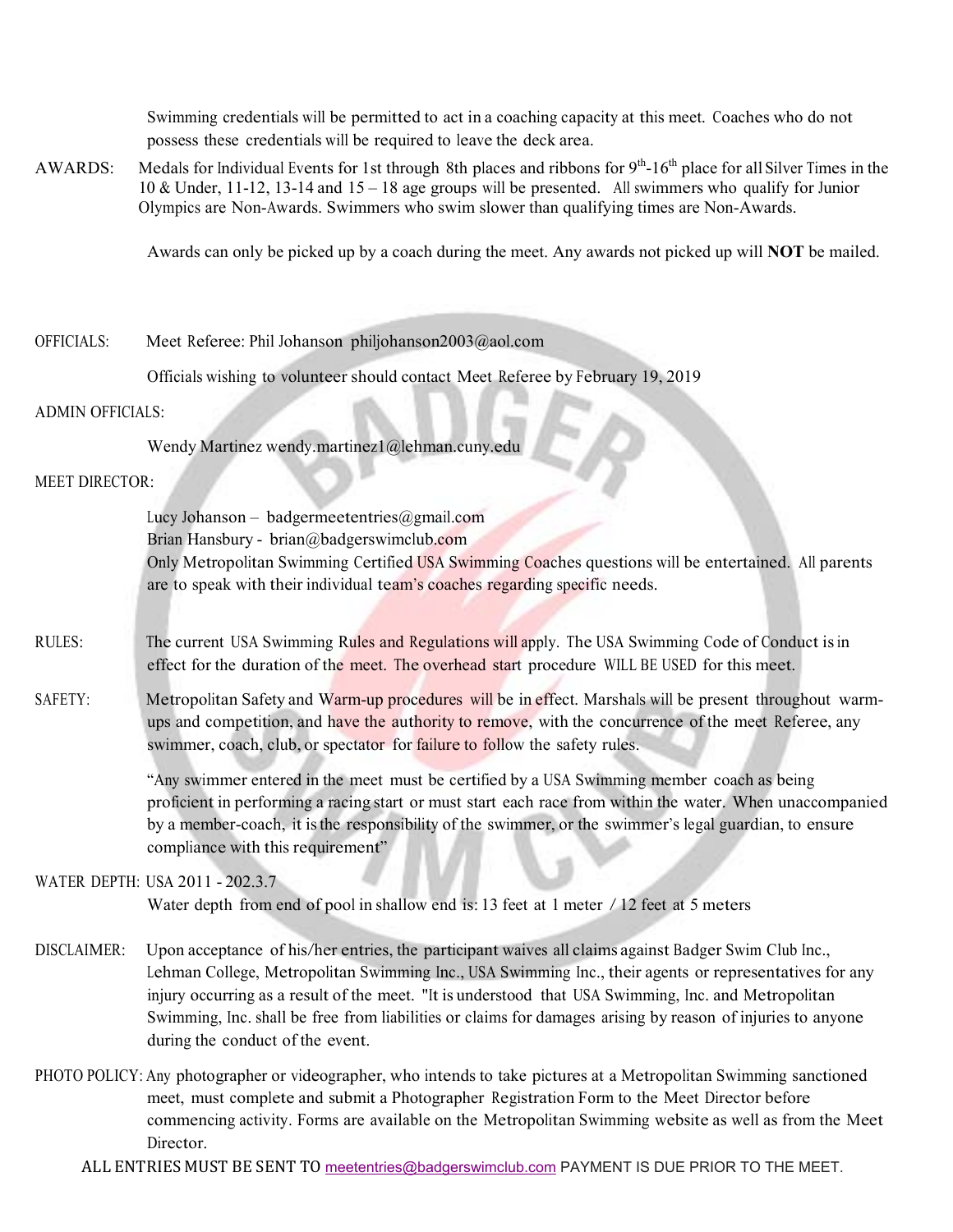#### AUDIO/VISUAL STATEMENT:

Use of Audio or visual recording devices, including a cell phone, is PROHIBITED in changing areas, Rest rooms, locker rooms or BEHIND THE BLOCKS.

The use of any flash for either photo or video is strictly PROHIBITED

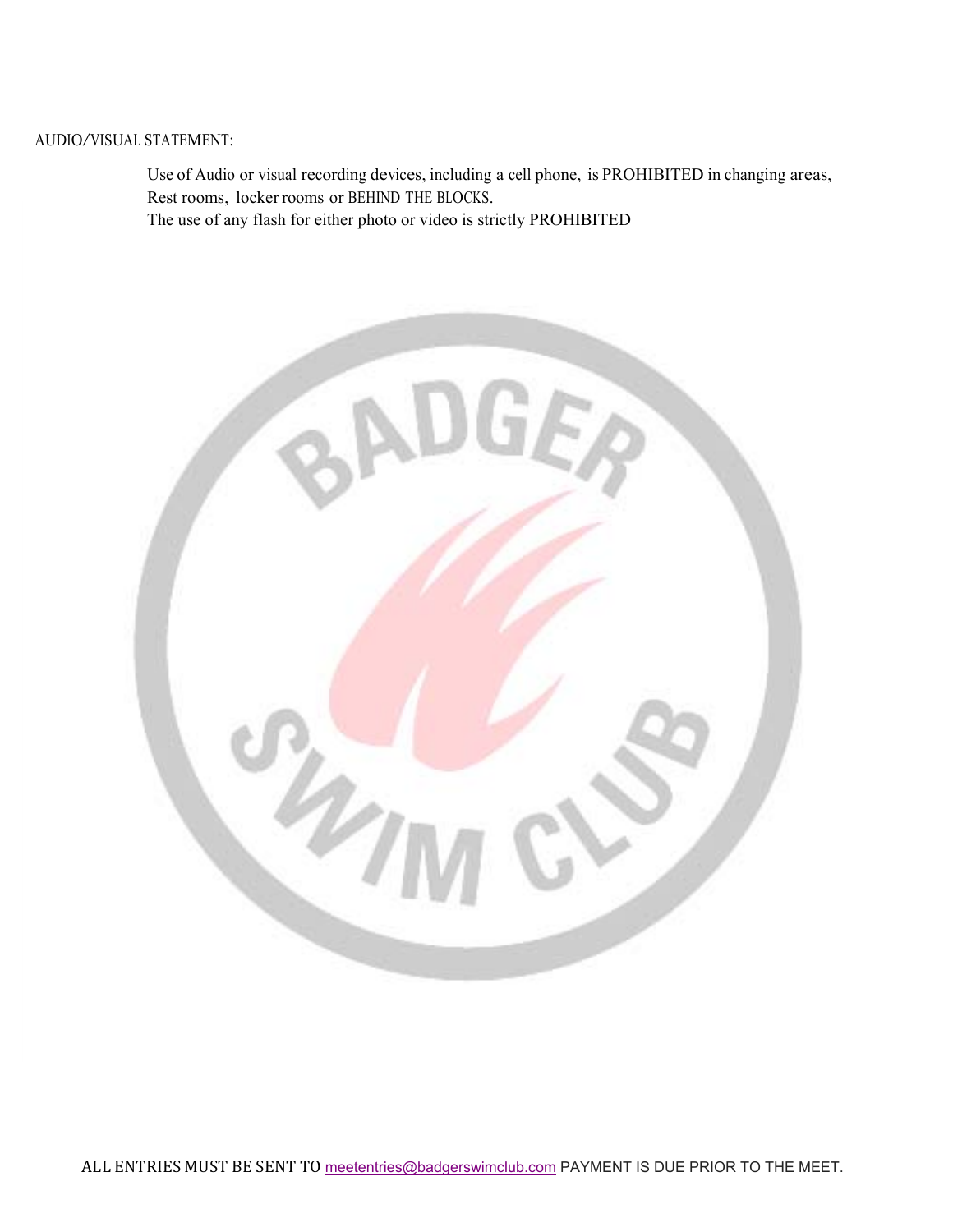DRONES: Operation of a drone, or any other flying apparatus, is PROHIBITED over the venue (pools, athlete/coach areas, spectator areas and open ceiling locker rooms) any time athletes, coaches, officials and/or spectators are present.

#### DECK CHANGING:

Deck changing is PROHIBITED.

ADMISSION: Admission tickets for Fri Sat and Sun will be sold online. Cost will be \$10.00 for adults and teens, \$3 for children 5 and under. Cash price of admission on day of meet will be \$20.00. Maximum capacity is 270 people total. Please plan ahead and buy online. Chairs, strollers and car seats will not be permitted in the stands

> \*\*Free Admission for Adult timers who time a full session, but you must sign up ahead of time. Timers (free admission) link: www.badgerswimclub.com/volunteers

 Heat Sheets will be made available on the Meet Mobile App. Badger assumes no responsibility for WIFI problems or failure.

Admission tickets link: www.badgerswimclub.com/tickets

- MERCHANTS: Metro Swim Shop Concession Stand TBD
- PARKING: Cash fee all-day parking at College Supervised Lot, (100 yards from APEX).

#### DIRECTIONS TO LEHMAN COLLEGE APEX

Bedford Park Boulevard between Goulden and Paul Aves.

BY SUBWAY: Take the IRT #4 (Lexington) or IND 'D' to Bedford Park Boulevard and walk West on Bedford Park Blvd. past Paul Ave. to entrance on south side of street.

BY BUS: FROM WESTCHESTER: (White Plains, Hartsdale, Scarsdale, Yonkers via Central Park Ave.) #20 or #2oX or (Yonkers via Getty Square/South Broadway/McClean Ave./Central Park Ave.) #4 to Bedford Park Blvd. Terminus and walk West.

BY CAR: Take Major Deegan Expressway (I-87) to the Van Cortlandt Park South Exit and turn left onto Van Cortlandt Ave. Proceed up the winding hill to Sedgwick Ave. And make left onto Sedgwick and continue uphill. Turn right at Goulden Ave. (keeping Reservoir on right) and go south to Bedford Park Blvd. Proceed two long blocks. Parking lots will be on your right.

Via Saw Mill River Parkway South -(it becomes the Henry Hudson Parkway) to Mosholu Parkway exit. Proceed on long exit ramp. At the second traffic light, before the subway underpass, turn right onto Paul Avenue. Go for two long blocks. At

Bedford Park Boulevard, turn right. APEX building is on your left. Proceed to traffic light and then turn left onto Goulden. Parking lots will be on your right.

IMPORTANT! IN CASE OF EMERGENCY: Pool Office: 718- 960-7123 Meet Desk: 718-960-1134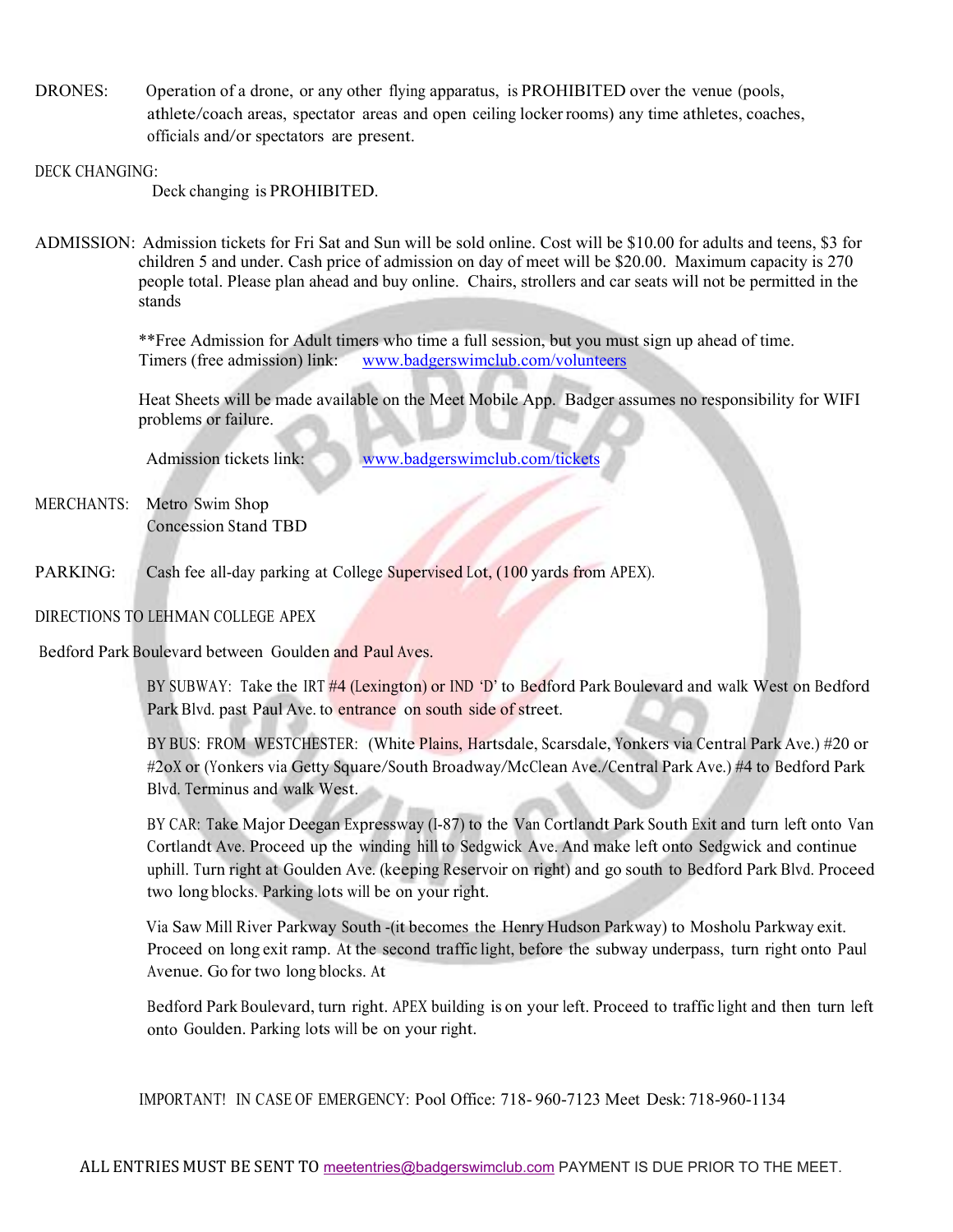#### FRIDAY 10&U, 11-12, 13-14 and 15-18 : FRIDAY EVENING SESSION #1

Friday, February 22nd, 2019

Warm Up: 4:30 p.m. Start Time: 5:15 p.m.

Warm-up will be a general warm-up in both ends of the pool. There will be one way sprint lanes that will start 15 minutes before the end of the warm-ups at the competition end of the pool.

| Girls |              | <b>SESSION 1</b>                |              | <b>Boys</b> |
|-------|--------------|---------------------------------|--------------|-------------|
|       |              |                                 |              |             |
| Event | Faster Than  | <b>EVENTS</b>                   | Faster Than  | Event       |
| #     | or Equal To: |                                 | or Equal To: | #           |
| #1    | 3:13.99      | 10 & Under 200yd Indiv Medley   | 3:13.99      | #2          |
| #3    | 6:20.79      | $11-12 - 500$ yd. Freestyle     | 6:31.99      | #4          |
| #5    | 5:50:59      | $13-14 - 500$ yd. Freestyle     | 5:50:99      | #6          |
| #7    | 5:39:99      | $15-18 - 500$ yd. Freestyle     | 5:17:99      | #8          |
| #9    | 5:50.99      | $11 - 12 - 400$ yd. Ind. Medley | 5:52.99      | #10         |
| #11   | 5:25.99      | $13-14 - 400$ yd. Ind. Medley   | 5:09:79      | #12         |
| #13   | 5:23.29      | $15-18 - 400$ yd. Ind. Medley   | 4:45.89      | #14         |

#### SATURDAY 10 & Under and 13-14: MORNING SESSION #2 Saturday, February 23rd, 2019

 Warm Up: 7:00 a.m. Start Time: 8:00 am Warm-up will be a general warm-up in both ends of the pool. There will be one way sprint lanes that will start 15 minutes before the end of the warm-ups at the competition end of the pool.

| Girls |              | <b>SESSION 2</b>                   |              | <b>Boys</b> |
|-------|--------------|------------------------------------|--------------|-------------|
| Event | Faster Than  |                                    | Faster Than  | Event       |
| #     | or Equal To: | <b>EVENTS</b>                      | or Equal To: | #           |
| #15   | 1:18:49      | 10 & Under $-100$ yd. Freestyle    | 1:18.49      | #16         |
| #17   | 1:03.09      | $13-14 - 100$ yd. Freestyle        | 59.59        | #18         |
| #19   | :42:39       | 10 & Under $-50$ yd. Butterfly     | :43.89       | #20         |
| #21   | 1:11.59      | $13-14 - 100$ yd. Butterfly        | 1:07:09      | #22         |
| #23   | 1:46:19      | 10 & Under $-100$ yd. Breaststroke | 1:48.39      | #24         |
| #25   | 2:56.99      | $13-14 - 200$ yd. Breaststroke     | 2:47:89      | #26         |
| #27   | :41.89       | 10 & Under $-50$ yd. Backstroke    | :42.89       | #28         |
| #29   | 2:36:29      | $13-14 - 200$ yd. Backstroke       | 2:27:09      | #30         |
| #31   | 7:04.99      | 10 & Under $-500$ yd. Freestyle    | 7:05.99      | #32         |
| #33   | 2:41.49      | $13-14 - 200$ yd. Ind. Medley      | 2:31:09      | #34         |

#### SATURDAY 11-12 and 15-18: AFTERNOON SESSION #3

Saturday, February 23rd 2019

Warm Up: 1:00 p.m. Start Time: 2:00pm

Warm-up will be a general warm-up in both ends of the pool. There will be one way sprint lanes that will start 15 minutes before the end of the warm-ups at the competition end of the pool.

|        |              | <b>SESSION 3</b>                |              |             |
|--------|--------------|---------------------------------|--------------|-------------|
| Girls  | Faster Than  |                                 | Faster Than  | <b>Boys</b> |
| Event# | or Equal To: | <b>EVENTS</b>                   | or Equal To: | Event#      |
| #35    | 1:08.29      | $11-12 - 100$ yd. Freestyle     | 1:06.99      | #36         |
| #37    | 1:01.09      | $15-18 - 100$ yd. Freestyle     | :54.19       | #38         |
| #39    | 2:49:39      | $11-12 - 200$ yd. Butterfly     | 2:45:39      | #40         |
| #41    | 1:09.59      | $15-18 - 100$ yd. Butterfly     | 1:02.59      | #42         |
| #43    | :36.09       | $11-12 - 50$ yd. Backstroke     | 36:09        | #44         |
| #45    | 2:29.29      | $15-18 - 200$ yd. Backstroke    | 2:16.89      | #46         |
| #47    | :40.59       | $11-12 - 50$ yd. Breaststroke   | :40.29       | #48         |
| #49    | 2:46:69      | $11-12 - 200$ yd. Backstroke    | 2:42:79      | #50         |
| #51    | 2:50.99      | $15-18 - 200$ yd. Breaststroke  | 2:36.79      | #52         |
| #53    | 1:28:69      | $11-12 - 100$ yd. Breaststroke  | 1:26.49      | #54         |
| #55    | 2:29.99      | $15-18 - 200$ yd. Ind. Medley   | 2:27.79      | #56         |
| #57    | 2:48.09      | $11 - 12 - 200$ yd. Ind. Medley | 2:47.99      | #58         |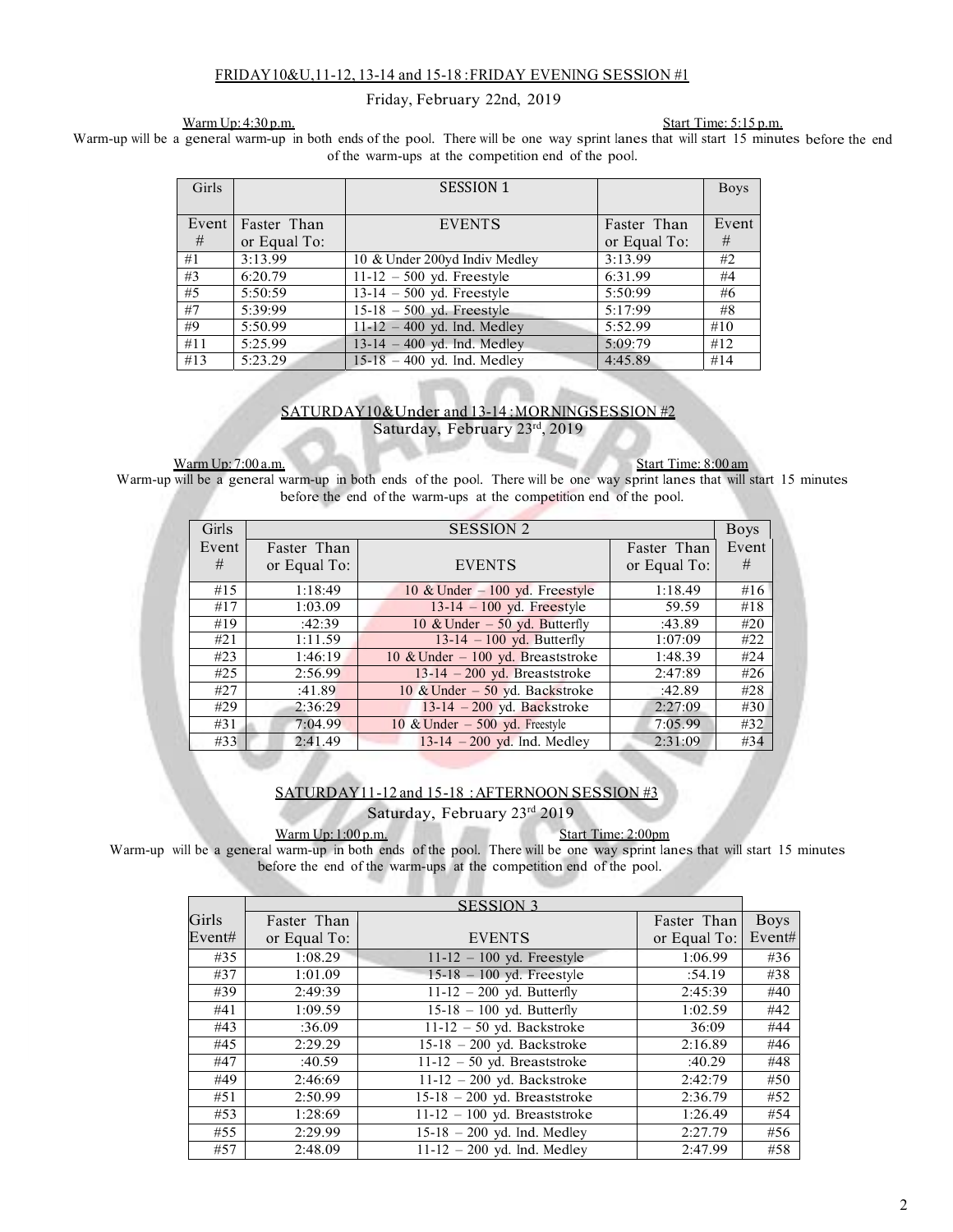#### SUNDAY10& Under and 13-14 : MORNING SESSION #4 Sunday, February 24th, 2019

Warm Up: 7:00 a.m. Start Time: 8:00 a.m. Warm-up will be a general warm-up in both ends of the pool. There will be one way sprint lanes that will start 15 minute before the end of the warm-ups at the competition end of the pool.

| Girls |              | <b>SESSION 4</b>                  |              | <b>Boys</b> |
|-------|--------------|-----------------------------------|--------------|-------------|
| Event | Faster Than  |                                   | Faster Than  | Event       |
| #     | or Equal To: | <b>EVENTS</b>                     | or Equal To: | #           |
| #59   | 2:49.59      | 10 & Under - 200 yd. Freestyle    | 2:49.59      | #60         |
| #61   | 2:16.99      | 13-14 - 200 yd. Freestyle         | 2:14:19      | #62         |
| #63   | 1:28.59      | 10 & Under $-100$ yd. Ind. Medley | 1:28.59      | #64         |
| #65   | 1:23.49      | 13-14 - 100 yd. Breaststroke      | 1:16:69      | #66         |
| #67   | :47.79       | 10 & Under $-50$ yd. Breaststroke | :48.59       | #68         |
| #69   | 1:12:69      | 13-14 - 100 yd. Backstroke        | 1:08:29      | #70         |
| #71   | 1:33.09      | 10 & Under - 100 yd. Backstroke   | 1:37.09      | #72         |
| #73   | :28.79       | 13-14 - 50 yd. Freestyle          | :26.79       | #74         |
| #75   | :35.19       | 10 & Under $-50$ yd. Freestyle    | :35.19       | #76         |
| #77   | 2:36.59      | 13-14 - 200 yd. Butterfly         | 2:29.59      | #78         |
| #79   | 1:37.99      | 10 & Under $-100$ yd. Butterfly   | 1:37.99      | #80         |

#### SUNDAY 11-12 and 15-18: AFTERNOON SESSION #5

Sunday, February 24th, 2019

Warm Up: 1:00 pm Start Time: 2:00 pm

Warm-up will be a general warm-up in both ends of the pool. There will be one way sprint lanes that will start 15 minutes before the end of the warm-ups at the competition end of the pool.

| Girls  |              | <b>SESSION 5</b>                |              |             |
|--------|--------------|---------------------------------|--------------|-------------|
| Event# | Faster Than  |                                 | Faster Than  | <b>Boys</b> |
|        | or Equal To: | <b>EVENTS</b>                   | or Equal To: | Event#      |
| #81    | 1:19:39      | $11-12 - 100$ yd. Butterfly     | 1:17:59      | #82         |
| #83    | 2:10.59      | $15-18 - 200$ yd. Freestyle     | 1:57.99      | #84         |
| #85    | :30.99       | $11-12 - 50$ yd. Freestyle      | :30.69       | #86         |
| #87    | 1:10.09      | $15-18 - 100$ yd. Backstroke    | 1:03.89      | #88         |
| #89    | 1:19:49      | $11-12 - 100$ yd. Backstroke    | 1:17.49      | #90         |
| #91    | 1:20.89      | $15-18 - 100$ yd. Breaststroke  | 1:10.89      | #92         |
| #93    | 3:11.19      | $11-12 - 200$ yd. Breaststroke  | 3:03.49      | #94         |
| #95    | :34.59       | $11-12 - 50$ yd. Butterfly      | :34.69       | #96         |
| #97    | :28.59       | $15-18-50$ yd. Freestyle        | :25.19       | #98         |
| #99    | 1:18.69      | $11 - 12 - 100$ yd. Ind. Medley | 1:17:59      | #100        |
| #101   | 2:33.99      | $15-18 - 200$ yd. Butterfly     | 2:24.99      | #102        |
| #103   | 2:25.89      | $11-12 - 200$ yd. Freestyle     | 2:25.99      | #104        |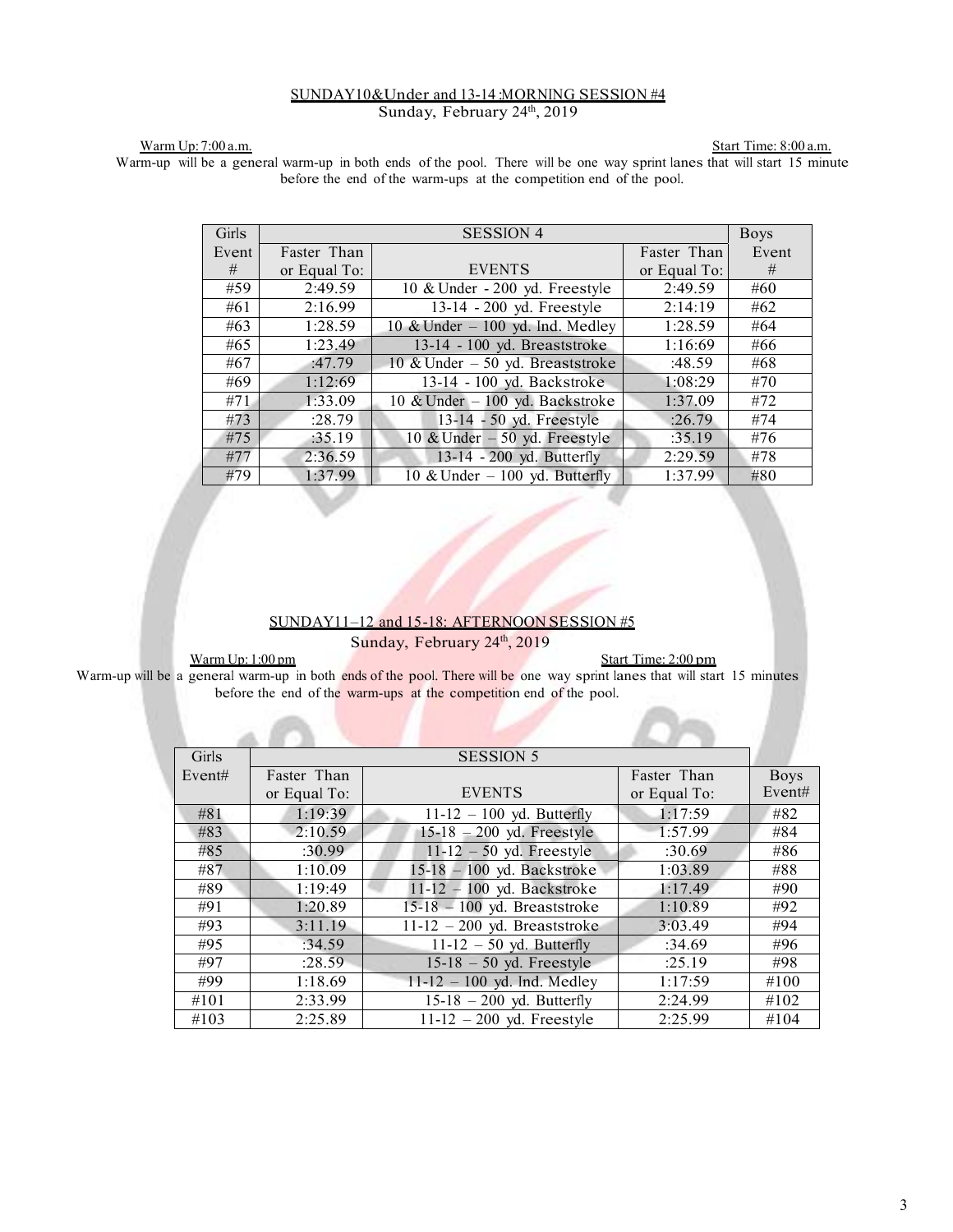### Metropolitan Swimming, Inc. &Badger Swim Club Inc. 'SilverChampionships Central' Swim Meet 2019

### Friday,Saturday and Sunday,February 22,23,& 24,2019

\*\*\*WAIVER\*\*\*

|                                         | In consideration of acceptance of this entry, I/we hereby, for myself/ourselves, my/our heirs, administrators and assigns, waive and release<br>any and all claims against USA-Swimming,LehmanCollege,MetropolitanSwimming,Inc.,BadgerSwimClub Inc.and their staff, for any<br>injuries and/or expenses occurred by me/us at the swim meet, or while on the road to and from the meet. I/we are bona fide amateur<br>athletes and eligible to compete in all the events I/we have entered. |  |
|-----------------------------------------|--------------------------------------------------------------------------------------------------------------------------------------------------------------------------------------------------------------------------------------------------------------------------------------------------------------------------------------------------------------------------------------------------------------------------------------------------------------------------------------------|--|
|                                         |                                                                                                                                                                                                                                                                                                                                                                                                                                                                                            |  |
| USS CLUB ABBREVIATION:                  | the control of the control of the control of the control of the control of                                                                                                                                                                                                                                                                                                                                                                                                                 |  |
|                                         | SIGNATURE OF CLUB OFFICIAL, COACH, AND/OR PARENT OR GUARDIAN:<br>(Print Name)<br>(Signature)<br>(Address)                                                                                                                                                                                                                                                                                                                                                                                  |  |
| NAME(S) OR COACH:                       | (Telephone)                                                                                                                                                                                                                                                                                                                                                                                                                                                                                |  |
| <b>LOCATION OF CLUB:</b>                | (City)<br>(State)                                                                                                                                                                                                                                                                                                                                                                                                                                                                          |  |
|                                         | NAME/PHONE #/E-MAIL ADDRESS of person to contact regarding this entry:                                                                                                                                                                                                                                                                                                                                                                                                                     |  |
|                                         | NAME/PHONE #/E-MAIL ADDRESS OF PERSON TO CONTACT REGARDING TIMERS/OFFICIALS:                                                                                                                                                                                                                                                                                                                                                                                                               |  |
| <b>ENTRY</b>                            | Individual Event Entries $\omega$ \$5.00 = \$                                                                                                                                                                                                                                                                                                                                                                                                                                              |  |
| <b>SUMMARY:</b>                         | Individual Swimmer Surcharge (METRO) $\omega$ \$1.00 = \$                                                                                                                                                                                                                                                                                                                                                                                                                                  |  |
| ListAllUnattachedSwimmers:              | TOTAL ENTRY FEES = $\frac{1}{2}$<br>MAKE CHECKS PAYABLE TO: BadgerSwim Club Inc.                                                                                                                                                                                                                                                                                                                                                                                                           |  |
|                                         | Unattached Swimmer:                                                                                                                                                                                                                                                                                                                                                                                                                                                                        |  |
| Unattached Swimmer: Unattached Swimmer: | Unattached Swimmer:                                                                                                                                                                                                                                                                                                                                                                                                                                                                        |  |